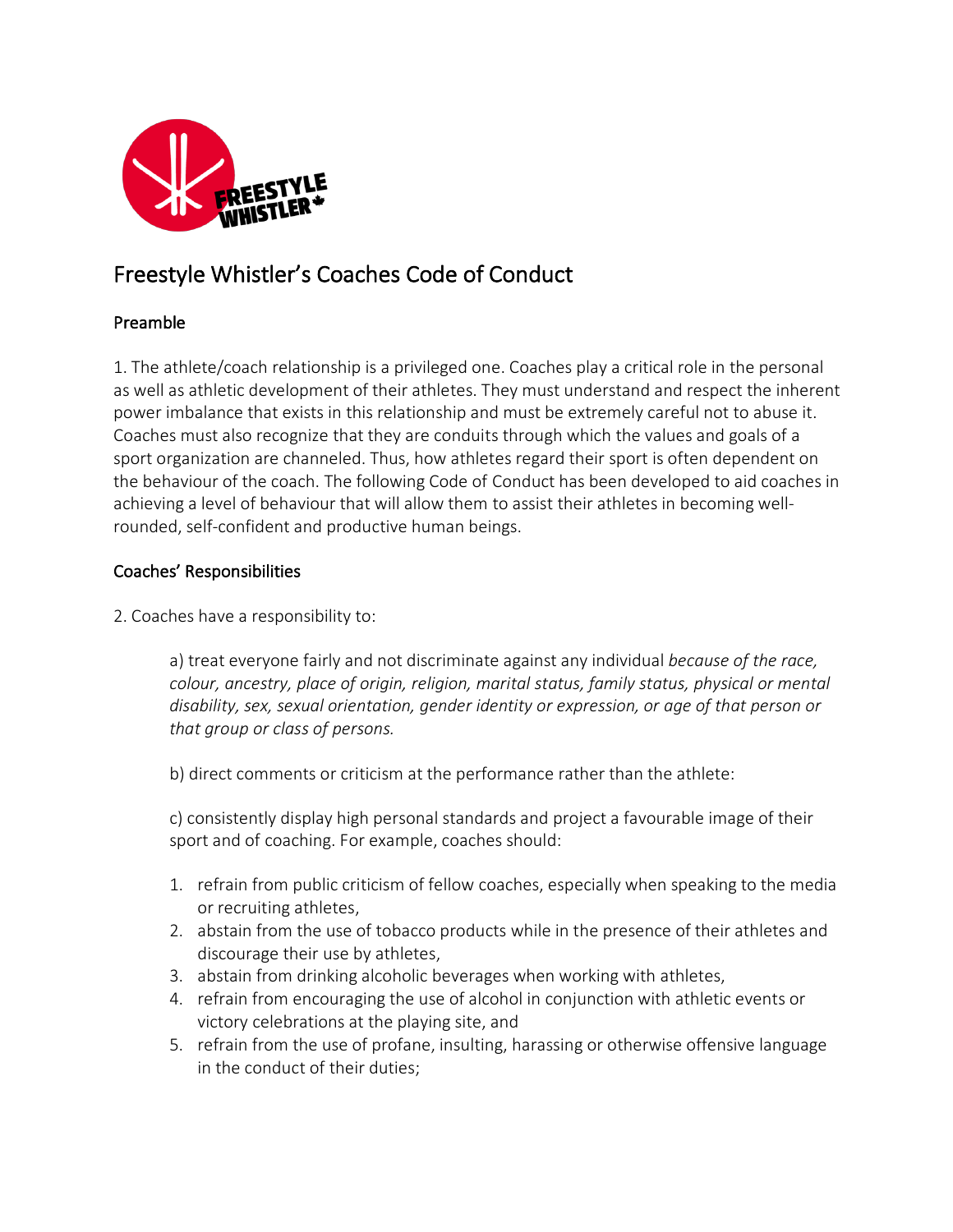d) ensure that the activity being undertaken is suitable for the age, experience, ability and fitness level of the athletes and educate athletes as to their responsibilities in contributing to a safe environment;

e) to the extent reasonably possible and appropriate, and with prior appropriate authorization, communicate and cooperate with registered medical practitioners in the diagnosis, treatment and management of their athletes' medical and psychological problems. Consider the athletes' future health and well-being as foremost when making decisions regarding an injured athlete's ability to continue playing or training;

f) recognise and accept when to refer athletes to other coaches or sport specialists. Allow athletes' goals to take precedence over their own;

g) regularly seek ways of increasing professional development and self- awareness;

h) treat opponents and officials with due respect, both in victory and defeat and encourage athletes to act accordingly. Actively encourage athletes to uphold the rules of their sport and the spirit of such rules;

i) in the case of minors, communicate and cooperate with the athletes' parents or legal guardians, involving them in management decisions pertaining to their children's development; and

j) in an educational institution, be aware of the academic pressures placed on studentathletes and conduct practices and games in a manner so as to allow academic success.

#### Coaching Imperatives

- 3. Coaches must:
	- a) ensure the safety of the athletes with whom they work;
	- b) at no time become intimately and/or sexually involved with their
	- c) athletes. This includes requests for sexual favours or threat of reprisal for the rejection of such requests;
	- d) respect their athletes' dignity. Verbal or physical behaviours that constitute harassment or abuse are unacceptable (the FC definition of harassment, and the associated policy for harassment prevention and for investigation of alleged incidents can be found in the FC Harassment Policy);
	- e) never advocate or condone the use of drugs or other banned performance enhancing substances; and
	- f) never provide under-age athletes with alcohol.